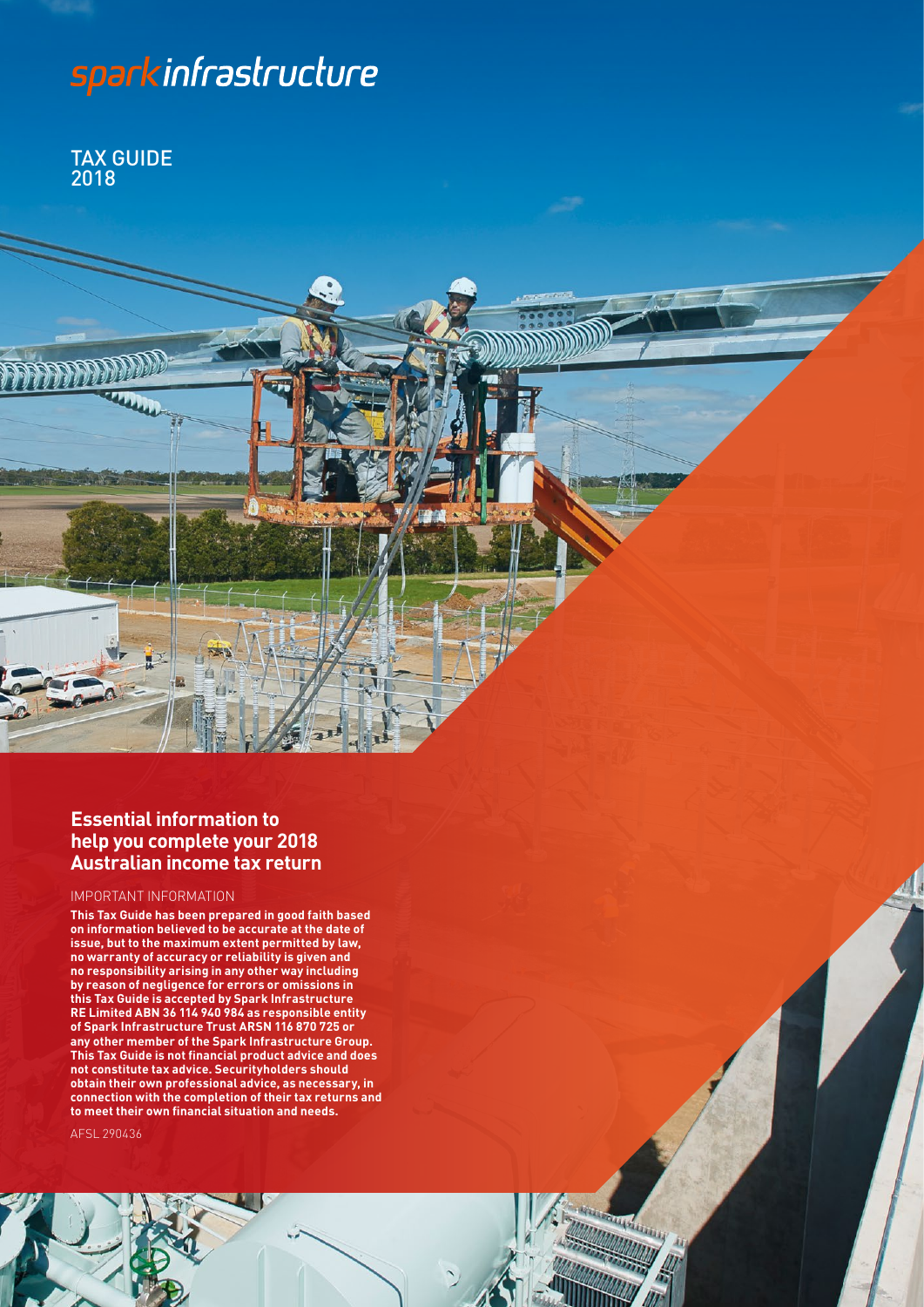

Rick Francis Managing Director and Chief Executive Officer

#### DEAR SECURITYHOLDER,

This Tax Guide should be read in conjunction with your Spark Infrastructure Distribution Statements. As Spark Infrastructure did not distribute taxable income during 2018, no annual tax statement is prepared. As such you should use the information contained in the Distribution Statements. The Distribution Statements along with this Tax Guide will help you complete your 2018 Australian income tax return.

Spark Infrastructure is a single listed entity through Spark Infrastructure Trust (Spark Trust). Securities in Spark Infrastructure comprise a Loan Note and a unit issued by Spark Trust (Spark Infrastructure securities). The Loan Note and units in Spark Trust are stapled, meaning they cannot be traded separately. The current structure is shown in the diagram below.



This Tax Guide has been prepared specifically for individuals who were tax residents of Australia throughout the year ended 30 June 2018 and who held their Spark Infrastructure securities on capital account<sup>1</sup>.

Part A will assist you in reporting your Spark Infrastructure distributions in your 2018 Australian income tax return.

If you disposed of any or all of your Spark Infrastructure securities during the year ended 30 June 2018 (or entered into a contract on or before 30 June 2018 to do so), you will need to consider the income tax (including capital gains tax (CGT)) consequences of that disposal. Part C of this Tax Guide contains information that may assist you in this regard.

Please note that if you held any Spark Infrastructure securities on or before 20 December 2010 (the 2010 Restructure<sup>2</sup>), you will need to consider the impact of the 2010 Restructure on the tax cost base and acquisition date of those units held in the Spark Trust at that time. This will be relevant for the calculation of your gain or loss on disposal of those Spark Infrastructure securities during the

year ended 30 June 2018. Part B of this Tax Guide contains information that may assist you in this regard.

If you are NOT an individual but you were a resident of Australia for income tax purposes at all times during the year ended 30 June 2018, you will need to reflect distributions from Spark Trust appropriately in your 2018 Australian income tax return and reflect any gain or loss on disposal of any or all of your Spark Infrastructure securities during the year ended 30 June 2018 in your 2018 Australian income tax return. The information contained in this Tax Guide, together with your Spark Infrastructure Distribution Statements, may assist you in this regard.

If you were NOT a resident of Australia for all or part of the year ended 30 June 2018, you will need to decide whether to lodge a 2018 Australian income tax return. If you do lodge a return, the information contained in the Spark Infrastructure Distribution Statements you received in respect of each distribution and this Tax Guide may assist you.

The attribution managed investment trust regime (known as the AMIT regime) came into effect from 1 July 2016. As at 30 June 2018, Spark Trust has not yet elected into the AMIT regime.

If you require further factual information, please contact Investor Relations on +61 2 9086 3600.

You should consult your tax adviser if you require tax advice on any of the issues in this Tax Guide, or in relation to the completion of your 2018 Australian income tax return.

Yours sincerely

Rick Francis Managing Director and Chief Executive Officer

- Please note that any gain or loss made on the Loan Notes will always be on revenue account (refer page 6).
- 2 The 2010 Restructure relates to the Spark Trust becoming the parent entity of the Spark Infrastructure group, with Spark Infrastructure Holdings No. 1 Pty Limited (Spark Holdings 1), Spark Infrastructure Holdings No. 2 Pty Limited (Spark Holdings 2) and Spark Infrastructure Holdings No. 3 Pty Limited (Spark Holdings 3) as its subsidiaries at that point in time.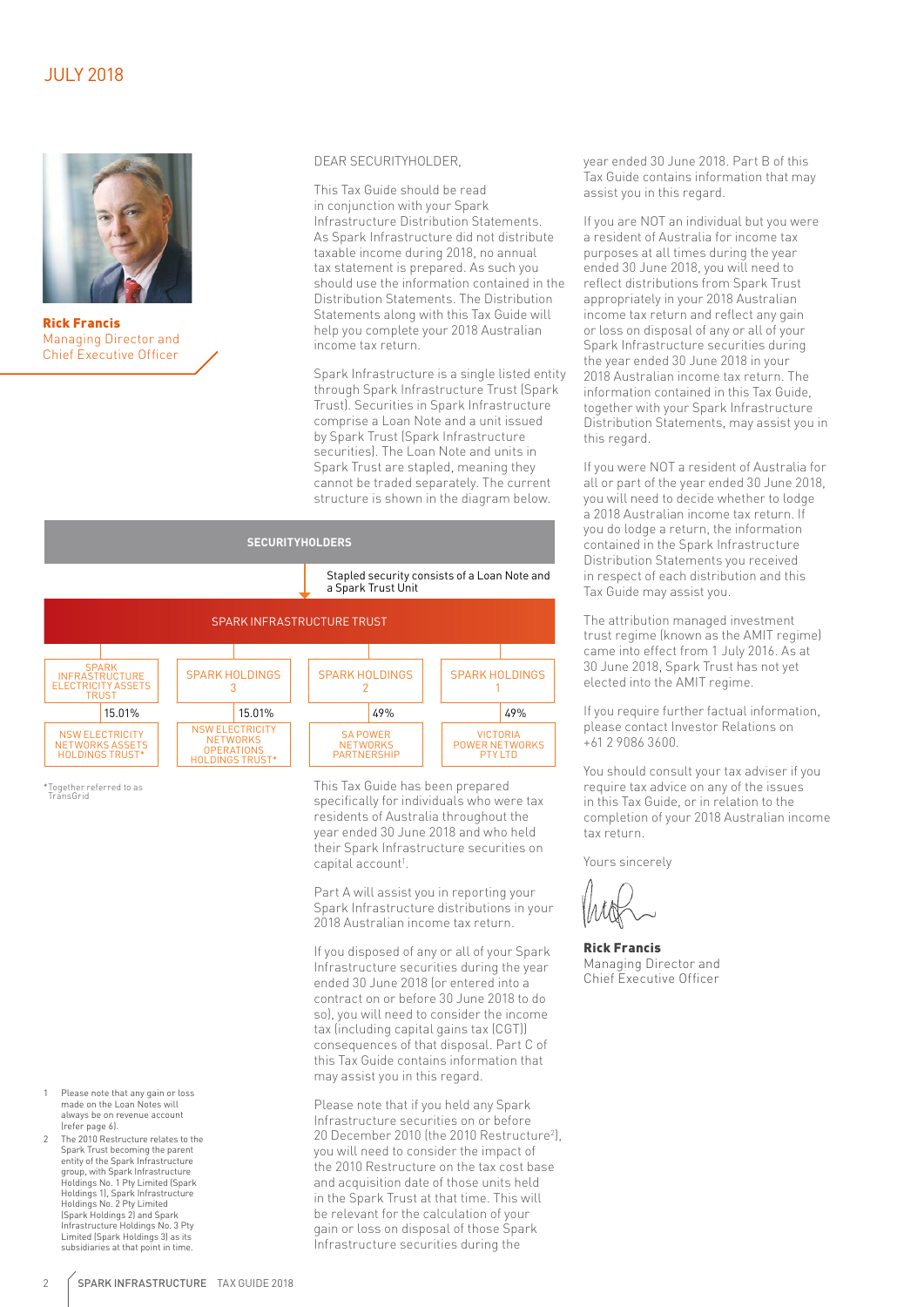# INDIVIDUALS – HOW TO COMPLETE YOUR 2018 AUSTRALIAN INCOME TAX RETURN

#### **Part A: Spark Infrastructure distributions**

In respect of the year ended 30 June 2018, Spark Trust paid the following distributions:

- 15 September 2017: 7.625 cents per Spark Infrastructure security consisting of 3.50 cents of interest on the Loan Notes and 4.125 cents of tax deferred distributions; and
- 15 March 2018: 7.625 cents per Spark Infrastructure security consisting of 3.55 cents of interest on the Loan Notes and 4.075 cents of tax deferred distributions.

#### **Interest Income on the Loan Note**

You should include the total interest you received at item 10L of your 2018 Australian income tax return.

If there is an amount on your Spark Infrastructure Distribution Statements for "Tax File Number (TFN) withholding", it represents TFN withholding tax deducted from your Spark Infrastructure distributions because you did not supply your TFN or (where relevant) an Australian Business Number (ABN) and you did not claim an exemption for your Spark Infrastructure investment. If the amount of tax withheld has not previously been or tax withheth has not previousty been<br>refunded to you, you may claim a credit for it by including the amount of TFN withholding tax deducted at item 10M of your 2018 Australian income tax return.

The pictorial overview below shows the relevant part of the 2018 Australian the relevant part of the 2018 Australian<br>income tax return to include the total states are all the states of the states of the states of the states of interest received and (where relevant) the merest received and (where retevant) the<br>amounts of TFN withholding not previously refunded to you.  $\mathcal{L}^{\text{max}}_{\text{max}}$ 

#### **Tax deferred distributions from Spark Trust**

Assuming you held your Spark Infrastructure investment on capital account for income tax purposes (i.e. not as trading stock or otherwise on revenue account), the tax deferred components of your Spark Infrastructure distributions on your Spark Infrastructure Distribution Statements should not form part of your assessable income for tax purposes and do not have to be reported in your 2018 Australian income tax return, except possibly as described below.

The tax deferred components of your Spark Infrastructure distributions received during the year ended one on the Loan Note<br>  $\frac{30 \text{ June 2018} \text{ will reduce the cost base}}{6 \text{ or reduced cost head of your units in}}$ (or reduced cost base) of your units in I at item 10L of your the send in the send in your tax return until the send in your tax requested at the senator of the senator of the senator  $\sim$  Spark Trust for CGT purposes. To the extent that a tax deferred amount exceeds your cost base in the units of Spark Trust, then you will make an immediate capital gain equal to the excess.

While many Securityholders hold their investment in Spark Trust on capital account, in certain circumstances, the investment may have been held on revenue account. Where your investment is held on revenue account, the tax deferred components of your Spark Infrastructure distributions may be treated as assessable income for tax purposes. If you believe that you held your Spark Infrastructure ithholding tax deducted at item 10M of the supercreased account, or if you investment of the supercreased by t<br>by the sum payment of the superance of the supercreased and the sum payment of the supercreased and deals advis are in any doubt, you should seek advice are many doubt, you should seek advice<br>and consult your tax adviser.

| <b>10 Gross interest</b>                                                                         |  | Income – do not show cents |  |  |
|--------------------------------------------------------------------------------------------------|--|----------------------------|--|--|
| If you are a foreign-resident make sure you have printed<br>your country of residence on page 1. |  |                            |  |  |
| Tax file number amounts $\mathbf{M}$ $\mathbf{\$}$ $\Box$ , $\Box$ $\Box$ $\Box$                 |  |                            |  |  |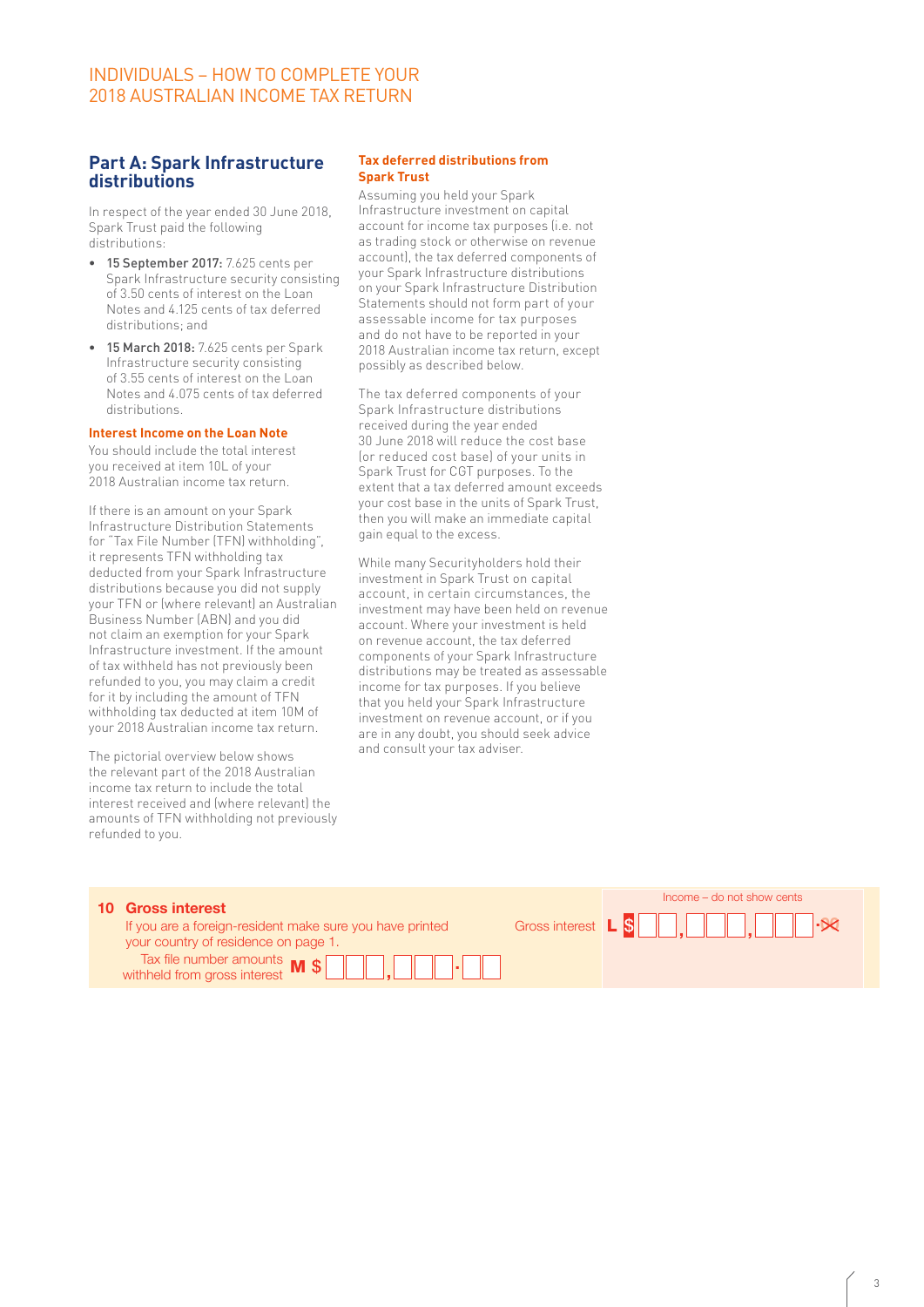# INDIVIDUALS – HOW TO COMPLETE YOUR 2018 AUSTRALIAN INCOME TAX RETURN CONTINUED

#### **Part B: Addressing the 2010 Restructure**

If you participated in the 2010 Restructure, you will need to consider the consequences. This Part will assist you.

If you acquired all of your Spark Infrastructure securities on or after 21 December 2010, then you did not participate in the 2010 Restructure and therefore you do not need to read this Part.3

On 31 December 2010, Spark Infrastructure implemented a Restructure, whereby:

- Loan Note Repayment: Spark Trust repaid \$0.60 of the principal amount outstanding on each Loan Note (and Securityholders applied the amount repaid to the issue of additional Spark Trust units), such that each Loan Note now has a face value of \$0.65; and
- Simplification: Spark Trust acquired 100% of the shares in Spark Holdings 1, Spark Holdings 2 and Spark Holdings 3, with the result that the Spark Infrastructure securities were simplified from a five stapled security (with four issuers) to a dual stapled security (with Spark Trust as the sole listed entity).

The ATO has issued a Class Ruling, CR 2011/27, which addresses the tax consequences of the Restructure for Securityholders. The Class Ruling confirms that for Australian resident individuals who hold their Spark Infrastructure securities on capital account, the Australian tax consequences of the 2010 Restructure were as follows:

- In respect of the Loan Note Repayment: the Loan Note Repayment reduced the acquisition cost of each Loan Note by \$0.60, and increased the CGT cost base of each Spark Trust unit by \$0.60. Also, the acquisition date of the parcel of your Spark Trust units held at the time of the 2010 Restructure will be adjusted (refer below).
- In respect of the Simplification: the Simplification qualified for CGT roll-over relief. The cost base of your Spark Trust units may be adjusted, but no capital gains or losses will have arisen as a result of the Simplification (i.e. the previous cost base of your shares in Spark Holdings 1, Spark Holdings 2 and Spark Holdings 3 may be added to the cost base of your Spark Trust units).

Appendix 1 will assist you in working out the acquisition cost of your Loan Notes, and the cost base of your Spark Trust units, taking into account the consequences of the 2010 Restructure. This will be relevant for determining any gain or losses during the year ended 30 June 2018 in respect of any disposal of your Spark Infrastructure securities that you held at the time of the 2010 Restructure.

The acquisition date of the parcel of your Spark Trust units that you held at the time of the 2010 Restructure will have changed as a result of the 2010 Restructure. The table under the heading "CGT discount" in Part C of this Guide will assist you in working out your acquisition date.

For further information, Securityholders are encouraged to refer to the ATO Class Ruling, a copy of which is available on the Spark Infrastructure website.

#### **Part C: Tax implications arising on disposals of Spark Infrastructure securities**

If you disposed of any or all of your Spark Infrastructure securities (or you entered into a contract to do so) at any time during the income year ended 30 June 2018, you need to address the tax consequences of that disposal. This Part will assist you.

#### **Recognition of gain or loss**

You will need to reflect in your 2018 Australian income tax return the gain or loss you make on any disposal of part or all of your Spark Infrastructure investment in the year ended 30 June 2018.

#### **A Spark Infrastructure security constitutes a number of separate assets**

Up to and including 20 December 2010, a Spark Infrastructure stapled security consisted of five stapled securities: one Loan Note issued by Spark Trust, one unit in Spark Trust, one share in Spark Holdings 1, one share in Spark Holdings 2 and one CHESS Depositary Interest (CDI) in Spark Holdings 3.

After 20 December 2010, a Spark Infrastructure security consists of one Loan Note issued by Spark Trust stapled to one unit in Spark Trust.

For Australian tax purposes, each component of a Spark Infrastructure security is a separate asset. This means that you will need to perform separate calculations to determine the gain or loss you made in respect of each component of your stapled security.

#### **Revenue v capital account for units in Spark Trust**

As previously stated in this Tax Guide, Part C has been prepared to assist individuals who were Securityholders in Spark Trust, held their investment on capital account and were residents of Australia throughout the year ended 30 June 2018.

While many Securityholders hold their investment in Spark Trust on capital account, in certain circumstances the investment may have been held on revenue account.

If you have held your investment in Spark Trust on revenue account, you may have an assessable revenue gain or a deductible loss in respect of your units in Spark Trust which you will need to calculate in respect of your disposal. This is in addition to the revenue gain or loss that arose on disposal of your Loan Notes.

If you believe that you held your Spark Infrastructure investment on revenue account, or if you are in any doubt, you should consult your tax adviser.

3 The relevance of 21 December 2010 is that this was the date on which the Restructured dual stapled Spark Infrastructure securities were first traded on the ASX (on a deferred settlement basis). Therefore, if you disposed of your Spark Infrastructure securities by the end of 20 December 2010, or acquired your Spark Infrastructure securities after that date, you would not have participated in the 2010 Restructure.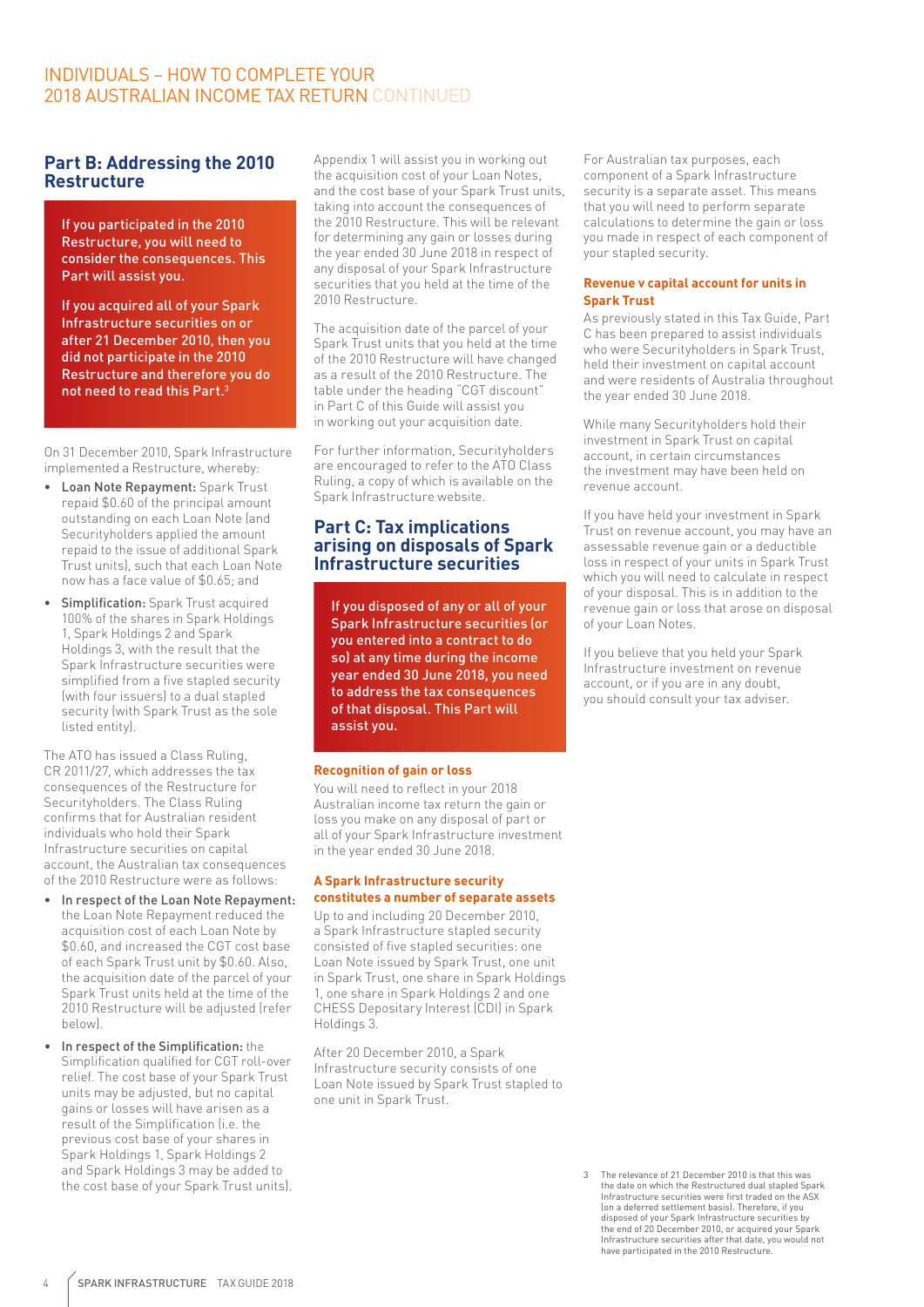### INDIVIDUALS – HOW TO COMPLETE YOUR 2018 AUSTRALIAN INCOME TAX RETURN CONTINUED

#### **Treatment of Loan Notes**

The Loan Note component of your Spark Infrastructure security should be regarded as a "traditional security" for Australian tax purposes (or where relevant for certain investors, a financial arrangement under the Taxation of Financial Arrangement rules). This means that a profit made on the disposal of a Loan Note is generally taxed as ordinary income (not as a capital gain) and a loss is generally deductible.

#### **Calculation of gain or loss on disposal of your Spark Infrastructure securities**

The information below will assist you in calculating your gains and/or losses and direct you to the Appendices where additional information can be found. You will require the following information:

- the time at which you acquired your Spark Infrastructure securities; and
- the time at which you disposed of your Spark Infrastructure securities.

If you acquired or disposed of your Spark Infrastructure securities at more than one time, you should determine the acquisition and disposal time of each relevant parcel before referring below.

For Spark Infrastructure securities acquired before 21 December 2010<sup>4</sup>:

- Work out the acquisition cost of each Loan Note and the CGT cost base of each Spark Trust unit, taking into account the consequences of the 2010 Restructure. Appendix 1 may assist you.
- Split the sales proceeds of each Spark Infrastructure security between the Loan Note and the Spark Trust unit. The breakdown in Appendix 1 may assist you.

For Spark Infrastructure securities acquired on or after 21 December 2010<sup>4</sup>:

- Work out the acquisition cost of each Loan Note and the CGT cost base of each Spark Trust unit. Appendix 2 may assist you.
- Split the sales proceeds of each Spark Infrastructure security between the Loan Note and the Spark Trust unit. The breakdown in Appendix 2 may assist you.

Generally, the tax outcomes in respect of any disposal of your Spark Infrastructure securities should be as follows:

- In respect of the Loan Notes:
	- − If your sales proceeds from the Loan Notes exceeded your acquisition cost<sup>5</sup>, your gain on the disposal is the excess amount. This gain should be ordinary income and not a capital gain.
	- − If your sales proceeds were less than your acquisition cost<sup>5</sup>, your loss on the disposal is the difference between the two amounts. This loss should be deductible.
- In respect of the units held in Spark Trust
	- − If your sales proceeds from the units exceeded your CGT cost base, your capital gain for CGT purposes is the excess amount.
	- − If your sales proceeds from the units were less than your reduced CGT cost base, your capital loss for CGT purposes is the difference between the two amounts.

#### **CGT discount**

Generally, if you are an individual and you disposed of your Spark Infrastructure securities 12 months or more after acquiring them, your capital gains (which will not include any gains made on the Loan Notes) should qualify for the 50% CGT discount<sup>6</sup>.

This means that, after you apply any available capital losses against your capital gain, the part (if any) of the discount capital gain remaining is then reduced (or "discounted") by half for the purposes of working out the amount to be included in your taxable income.

The information below may assist you in determining the acquisition date of each component of your Spark Infrastructure securities.

For Spark Infrastructure securities acquired before 21 December 2010:

- The acquisition date of 99.5% of your Spark Trust units will be 31 December 2010.
- The acquisition date of your remaining Spark Trust units (0.5%) is the date on which you acquired the relevant Spark Infrastructure security.

For Spark Infrastructure securities acquired on or after 21 December 2010:

The acquisition date of each Spark Trust unit is the date on which you acquired the relevant Spark Infrastructure security.

- The relevance of 21 December 2010 is that this was the date on which the Restructured dual stapled Spark Infrastructure securities were first traded on the ASX (on a deferred settlement basis). Therefore, if you disposed of your Spark Infrastructure securities prior to 20 December 2010, or acquired your Spark Infrastructure securities after that date, you would not have participated in the 2010 Restructure
- 5 The acquisition cost of your Loan Notes will have been adjusted if you participated in the 2010 Restructure. The information above will direct you to the Appendices where further information can be found.
- The Australian Taxation Office measures the period of 12 months for this purpose exclusive of both the acquisition date and the disposal date.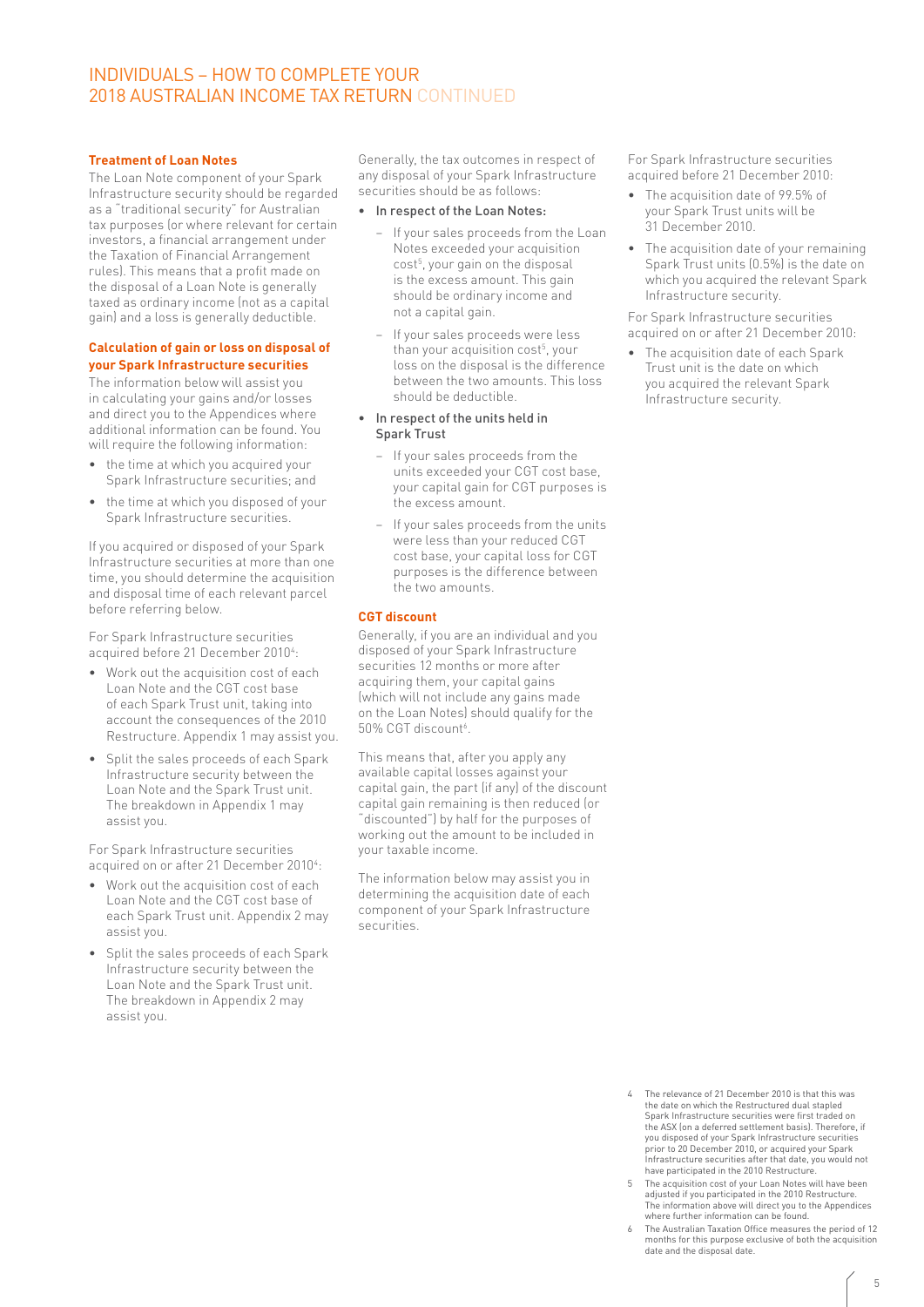# 2018 AUSTRALIAN INCOME TAX RETURN CONTINUED INDIVIDUALS – HOW TO COMPLETE YOUR

#### **Completing your tax return**

#### Loan Notes

Loan Notes<br>If you made any gains on the disposal of the Loan Notes, you should work through Section 24 (Other Income) of the online "Individual tax return instructions supplement 2018"<sup>7</sup> to arrive at the amount(s) you should include at item 24, Label Y "Category 1" of your Tax return for<br>individuals foundsmestery sestion! 2019 individuals (supplementary section) 2018. , <sup>A</sup> , .00 **lotes**<br>nade any gains on the disposal of the Loan Notes, you should work through Section 24 (Other Income) of the online "Individi

| 24 Other income<br>Type of<br>income             | Category 1<br>Category 2<br>(ATO interest)<br>Category 3                                                                                                                                                           | ାପ<br>$\overline{\omega}$<br>X<br>$\overline{\otimes}$ |
|--------------------------------------------------|--------------------------------------------------------------------------------------------------------------------------------------------------------------------------------------------------------------------|--------------------------------------------------------|
|                                                  | $\frac{1}{2}$ Tax withheld – lump sum $\frac{1}{2}$<br>.00<br>Taxable professional income 7<br>QQ                                                                                                                  |                                                        |
| <b>TOTAL SUPPLEMENT</b><br><b>INCOME OR LOSS</b> | For the amounts in the right-hand column<br>at items 13 to 24 add up all the income<br>amounts and deduct any loss amounts.<br>Transfer this amount to <b>I</b> on page 3 of your tax return. $\blacktriangleleft$ | LOSS<br>\$<br>୦ଯ                                       |

tax return instructions supplement 2018"<sup>7</sup> to arrive at the amount(s) you should include at item D15 J of your Tax return for individuals<br>Isupplementary section) 2018 If you made any losses on the disposal of the Loan Notes, you should work through Section D15 (Other Deductions) of the online "Individual<br>tax return instructions supplement 2018"? to arrive at the amount(s) you should inc (supplementary section) 2018.  $\mathcal{L}$  Forestrian general scheme deduction ,  $\mathcal{L}$  ,  $\mathcal{L}$  , ...

| D15 Other deductions – not claimable at items D1 to D14<br>or elsewhere on your tax return | Election<br>I.QQ<br>expenses                                                                                                                                |
|--------------------------------------------------------------------------------------------|-------------------------------------------------------------------------------------------------------------------------------------------------------------|
| <b>Description</b><br>of claim                                                             | Other<br>deductions<br>। 90                                                                                                                                 |
| <b>TOTAL SUPPLEMENT</b><br><b>DEDUCTIONS</b>                                               | Add up all the deduction amounts in<br>⊦90<br>the right-hand column.<br>Transfer this amount to <b>D</b> on page 4 of your tax return. $\blacktriangleleft$ |
|                                                                                            |                                                                                                                                                             |

#### **Spark Trust Units**

open mast sime<br>After calculating the capital gains and/or losses in respect of disposals of each parcel of units in Spark Trust, you should work through D14 Forestry managed investment scheme deduction , <sup>F</sup> , .00 TAX RETURN FOR INDIVIDUALS (supplementary section) 2018 Sensitive (when completed) Page 15 at item 18 of your Tax return for individuals (supplementary section) 2018. deposits or repayments Section 18 (Capital Gains) of the online "Individual tax return instructions supplement 2018"<sup>7</sup> to arrive at the amount(s) you should include<br>at item 18 of your Tax return for individuals (supplementary section) 2018.

| <b>Capital gains</b><br>18 | Did you have a capital gains $\overline{G}$ No $\overline{a}$ | Yes                       | You must print $\boxed{X}$ in the Yes box at $\boxed{G}$ if you had an amount of capital gains from a trust. |
|----------------------------|---------------------------------------------------------------|---------------------------|--------------------------------------------------------------------------------------------------------------|
|                            | Have you applied an M No [                                    | <b>CODE</b><br><b>Yes</b> |                                                                                                              |
|                            |                                                               | Net capital gain          | ୠ                                                                                                            |
|                            | Total current year capital gains <b>T</b>                     | .ପପ                       |                                                                                                              |
|                            | Net capital losses carried<br>forward to later income years   | ⊦9Q                       |                                                                                                              |
|                            | Credit for foreign resident capital gains <b>X</b>            |                           |                                                                                                              |

,  $\frac{1}{\sqrt{2}}$  ,  $\frac{1}{\sqrt{2}}$  ,  $\frac{1}{\sqrt{2}}$  ,  $\frac{1}{\sqrt{2}}$  ,  $\frac{1}{\sqrt{2}}$  ,  $\frac{1}{\sqrt{2}}$  ,  $\frac{1}{\sqrt{2}}$  ,  $\frac{1}{\sqrt{2}}$  ,  $\frac{1}{\sqrt{2}}$  ,  $\frac{1}{\sqrt{2}}$  ,  $\frac{1}{\sqrt{2}}$  ,  $\frac{1}{\sqrt{2}}$  ,  $\frac{1}{\sqrt{2}}$  ,  $\frac{1}{\sqrt{2}}$  ,  $\frac{1}{\sqrt{$ 7 https://www.ato.gov.au/Individuals/Tax-return/2017/Supplementary-tax-return/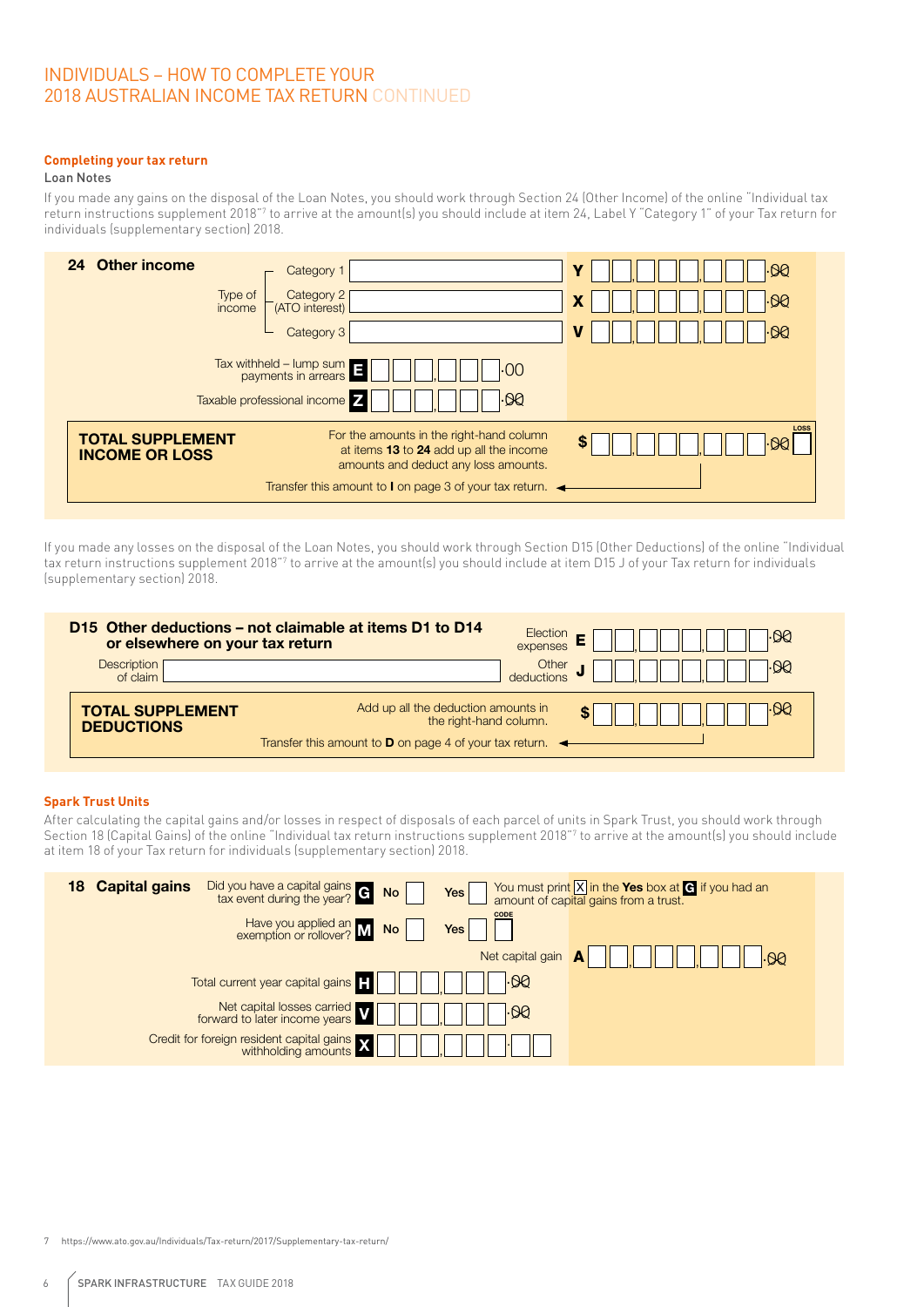#### **Working out the acquisition cost and cost base of the components of a Spark Infrastructure security that was acquired before 21 December 2010**

#### **Step 1: Work out the acquisition cost of the Loan Notes**

- a. First, you will need to decide how much of your purchase price for each Spark Infrastructure security related to the Loan Note at the time the security was acquired. Whilst it is for you to decide how to split the purchase price of your Spark Infrastructure security, you may choose to use the allocation set out below as a guide.
- b. As you held these Loan Notes on 21 December 2010, you will have participated in the 2010 Restructure. This means that you will need to reduce the acquisition cost of each Loan Note (as determined at step 1a) by \$0.60.

Do not forget that incidental costs of acquisition and disposal (such as any broker fees) should be included in the acquisition cost of the Loan Notes. The incidental costs will need to be apportioned between the Loan Notes and the units in Spark Trust.

#### **Step 2: Work out the CGT cost base of the units in Spark Trust**

The CGT cost base of each Spark Trust unit will be your purchase price for the Spark Infrastructure security, less:

- the acquisition cost of the Loan Note component (which you calculated at step 1); and
- any tax deferred distributions you received from Spark Trust. Information on tax deferred distributions made by Spark Trust (up to 30 June 2018) is included at Appendix 3.

Do not forget that incidental costs of acquisition and disposal (such as any broker fees) should be included in the CGT cost base or reduced cost base of the units in Spark Trust. The incidental costs will need to be apportioned between the Loan Notes and the units in Spark Trust.

Note: The acquisition date of a parcel of your Spark Trust units will be adjusted as a consequence of your participation in the 2010 Restructure.

#### **Breakdown of the value of a Spark Infrastructure security for Spark Infrastructure securities acquired before 21 December 2010**

Spark Infrastructure securities before 21 December 2010 consist of a Loan Note issued by Spark Trust, a unit in Spark Trust, a share in Spark Holdings 1, a share in Spark Holdings 2 and a CDI in Spark Holdings 3.

You may allocate your purchase price as follows:

- Loan Note: \$1.251
- Other components of the stapled security: Allocate the remainder of the purchase price/sales proceeds using the following percentage split:
	- − Spark Trust unit: 41.8%
	- − Spark Holdings 1 share: 33.6%
	- − Spark Holdings 2 share: 24.6%
	- − Spark Holdings 3 CDI: Nil

This is the allocation percentage that was applied at the time of IPO.

For ease of reference, the table below sets out the issue prices for each component of a Spark Infrastructure security (up to 21 December 2010) for issues to the public.

|                   | <b>TYPE</b><br>OF ISSUE | <b>ISSUE</b><br><b>PRICE PER</b><br><b>SECURITY</b> | <b>LOAN</b><br><b>NOTE</b> | <b>UNIT</b><br><b>IN SPARK</b><br><b>TRUST</b> | <b>SHARE</b><br><b>IN SPARK</b><br><b>HOLDINGS1</b> | <b>SHARE</b><br><b>IN SPARK</b><br><b>HOLDINGS 2</b> | <b>CDI</b><br><b>IN SPARK</b><br><b>HOLDINGS 3</b> |
|-------------------|-------------------------|-----------------------------------------------------|----------------------------|------------------------------------------------|-----------------------------------------------------|------------------------------------------------------|----------------------------------------------------|
| 16 Dec 2005       | IP <sub>0</sub>         | \$1.80                                              | \$1.25                     | \$0.23                                         | \$0.1846                                            | \$0.1354                                             | Nil                                                |
| 25 Sep 2009       | <b>DRP</b>              | \$1.0862                                            | \$1.0862                   | Nil                                            | Nil                                                 | Nil                                                  | Nil                                                |
| 8 and 28 Oct 2010 | Entitlement Offer       | \$1.00                                              | \$1.00                     | Nil                                            | Nil                                                 | Nil                                                  | Nil                                                |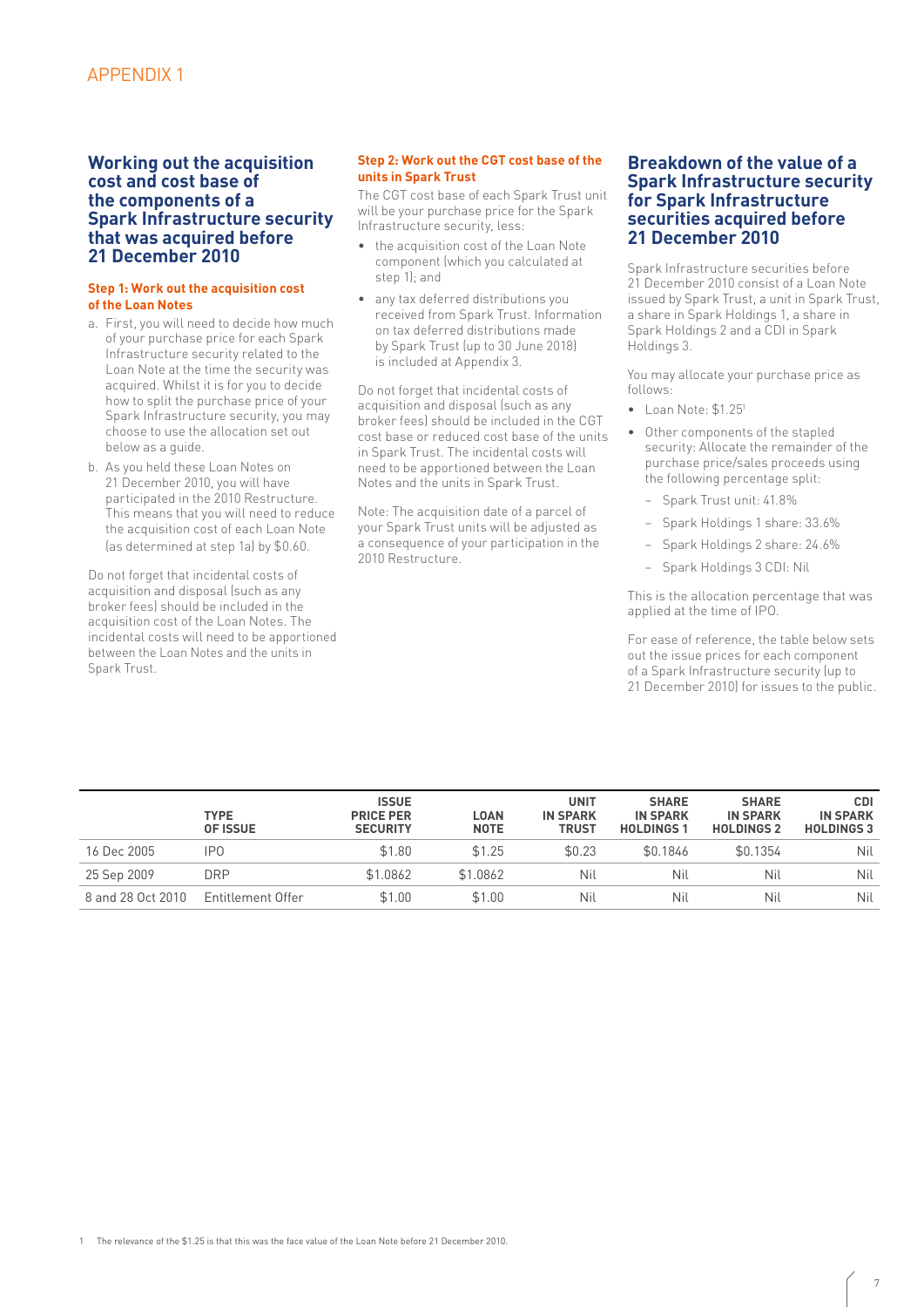#### **Working out the acquisition cost and cost base of the components of your Spark Infrastructure securities – Spark Infrastructure securities acquired on or after 21 December 2010**

#### **Step 1: Work out the acquisition cost of the Loan Notes**

You will need to decide how much of your purchase price for each Spark Infrastructure security related to the Loan Note. Whilst it is for you to decide how to split the purchase price of your Spark Infrastructure security, you may choose to use the allocation set out below as a guide.

#### **Step 2: Work out the CGT cost base of the units in Spark Trust**

The remaining purchase price (after allocation to the Loan Note) will be the CGT cost base of the Spark Trust unit.

Assuming you held your investment on capital account, tax deferred distributions you received from Spark Trust will reduce the cost base of your Spark Trust units and can in certain circumstances give rise to capital gains on receipt.

Do not forget that incidental costs of acquisition and disposal (such as any broker fees) should be included in the CGT cost base or reduced cost base of the units in Spark Trust. The incidental costs will need to be apportioned between the Loan Notes and the units in Spark Trust.

#### **Breakdown of the value of a Spark Infrastructure security for Spark Infrastructure securities acquired on or after 21 December 2010**

Spark Infrastructure securities acquired on or after 21 December 2010 consist of a Loan Note issued by Spark Trust, stapled to a unit in Spark Trust.

You may allocate your purchase price and sales proceeds as follows:

- $\bullet$  Loan Note:  $$0.651$
- Spark Trust unit: Remainder of the purchase price/sales proceeds after allocation to the Loan Note.

For ease of reference, the table below sets out the issue prices for each component of a Spark Infrastructure security (from 21 December 2010 to 30 June 2018) for issues to the public.

#### **Tax deferred distributions made by Spark Trust up to 30 June 2018**

| <b>DATE</b>       | <b>TAX DEFERRED DISTRIBUTION</b><br><b>PER SPARK TRUST UNIT</b> |
|-------------------|-----------------------------------------------------------------|
| 15 March 2006     | $0.01$ cents                                                    |
| 15 September 2006 | $0.34$ cents                                                    |
| 15 March 2007     | $1.26$ cents                                                    |
| 14 September 2007 | 1.79 cents                                                      |
| 14 March 2008     | 2.68 cents                                                      |
| 15 September 2008 | 2.48 cents                                                      |
| 13 March 2009     | 2.41 cents                                                      |
| 15 September 2009 | Nil                                                             |
| 15 March 2010     | Nil                                                             |
| 15 September 2010 | Nil                                                             |
| 15 March 2011     | Nil                                                             |
| 15 September 2011 | $1.25$ cents                                                    |
| 15 March 2012     | $1.70$ cents                                                    |
| 14 September 2012 | $1.73$ cents                                                    |
| 15 March 2013     | $1.70$ cents                                                    |
| 13 September 2013 | $2.00$ cents                                                    |
| 14 March 2014     | $1.95$ cents                                                    |
| 12 September 2014 | $2.25$ cents                                                    |
| 13 March 2015     | $2.20$ cents                                                    |
| 15 September 2015 | $2.50$ cents                                                    |
| 15 March 2016     | $2.45$ cents                                                    |
| 15 September 2016 | 3.75 cents                                                      |
| 15 March 2017     | 3.70 cents                                                      |
| 15 September 2017 | 4.125 cents                                                     |
| 15 March 2018     | 4.075 cents                                                     |

Note: None of the other entities in the Spark Infrastructure group have made any tax deferred distributions.

|                        | <b>TYPE OF ISSUE</b>    | <b>ISSUE</b><br><b>PRICE PER</b><br><b>SECURITY</b> | <b>LOAN</b><br><b>NOTES</b> | <b>UNIT IN</b><br><b>SPARK</b><br><b>TRUST</b> |
|------------------------|-------------------------|-----------------------------------------------------|-----------------------------|------------------------------------------------|
| 21 May 2014            | Institutional Placement | \$1.76                                              | \$0.65                      | \$1.11                                         |
| 30 June 2014           | <b>SPP</b>              | \$1.76                                              | \$0.65                      | \$1.11                                         |
| 7 and 22 December 2015 | Entitlement Offer       | \$1.88                                              | \$0.65                      | \$1.23                                         |